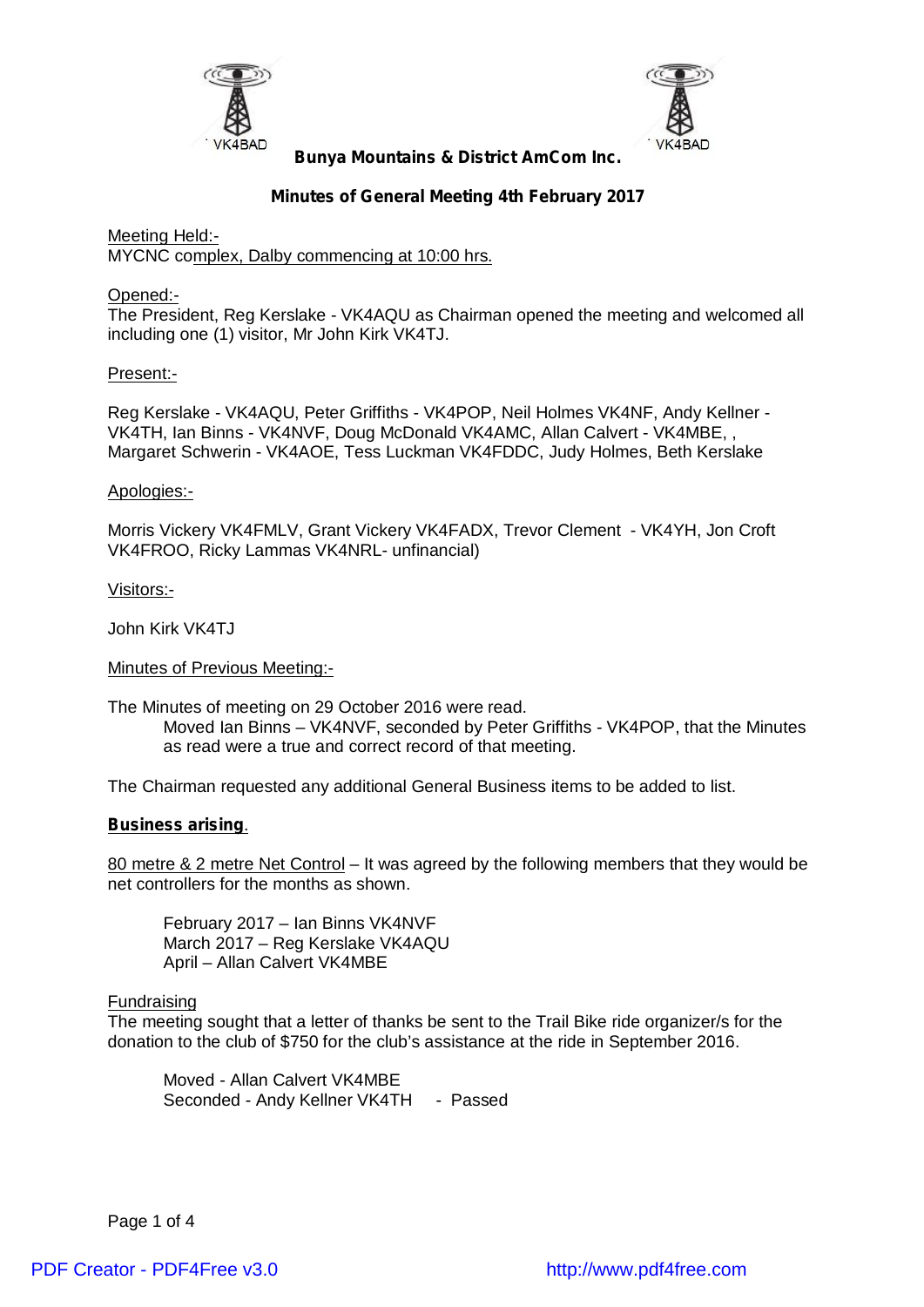



# **Minutes of General Meeting 4th February 2017**

Sausage Sizzle

Treasurer Neil stated that income from this fundraising has been very good, especially New Year's eve (31/12/2/1016) event. He thanked all those involved for their efforts.

Next event will be on 18 February 2017

### Web Site

Andy Kellner VK4TH commenced discussion with an explanation that construction of the website was in 2 parts being older and still relevant items were in one and the latest information in the second part.

It was agreed that all changes to be done be emailed to Andy who would undertake at the earliest if possible and as relevant.

Neil Holmes VK4NF, mentioned a number of items for possibility of small changes. Andy VK4TH will look at feasibility and implement if and when possible.

### Proposed purchase of equipment from \$750 donation.

Discussion was held on the possibility of having a Cross Band Repeater at the Trail Bike Ride site for ease of contacting Ride Organiser/s and given that their UHF CB radios are limited by the site terrain and output power.

Discussion was also had on feasibility of purchasing a number of hand held VHF/UHF radios for use at outside events such as Scout Jamboree and Trail Bike Ride.

A *motion* to purchase five (5) hand held VHF/UHF radios up to the value of \$200 was made by Tess Luckman VK4FDDC and *seconded* by Allan Calvert VK4MBE was *passed* by the meeting. It was further agreed that radios would be distributed to members attending these events for their safe keeping and maintenance. Also radios would be suitably marked as club property for assets list.

It was also agreed that two (2) 'Baofeng' UV5R radios for sale by Neil Holmes VK4NF be purchased by the Club at \$30 each as part of the five to be acquired.

The meeting was then given over to John Kirk VK4TJ (WIA Examiner).

John stated that the commitment to the Australian license is dropping possibly due to the cost involved. There is a lot of work to arrange training and exams whereas the USA system is self study based. All questions, approx 1700, available on the web (ARRL) in PDF format. Neil VK4NF and Andy VK4TH made comment with John VK4TJ that USA General license maps to an Australian full call license. A pass can be achieved with study and learning the answers to questions.

To obtain a top USA qualification one must do all exams even if the person has an Australian Foundation, Standard or Full call license.

Page 2 of 4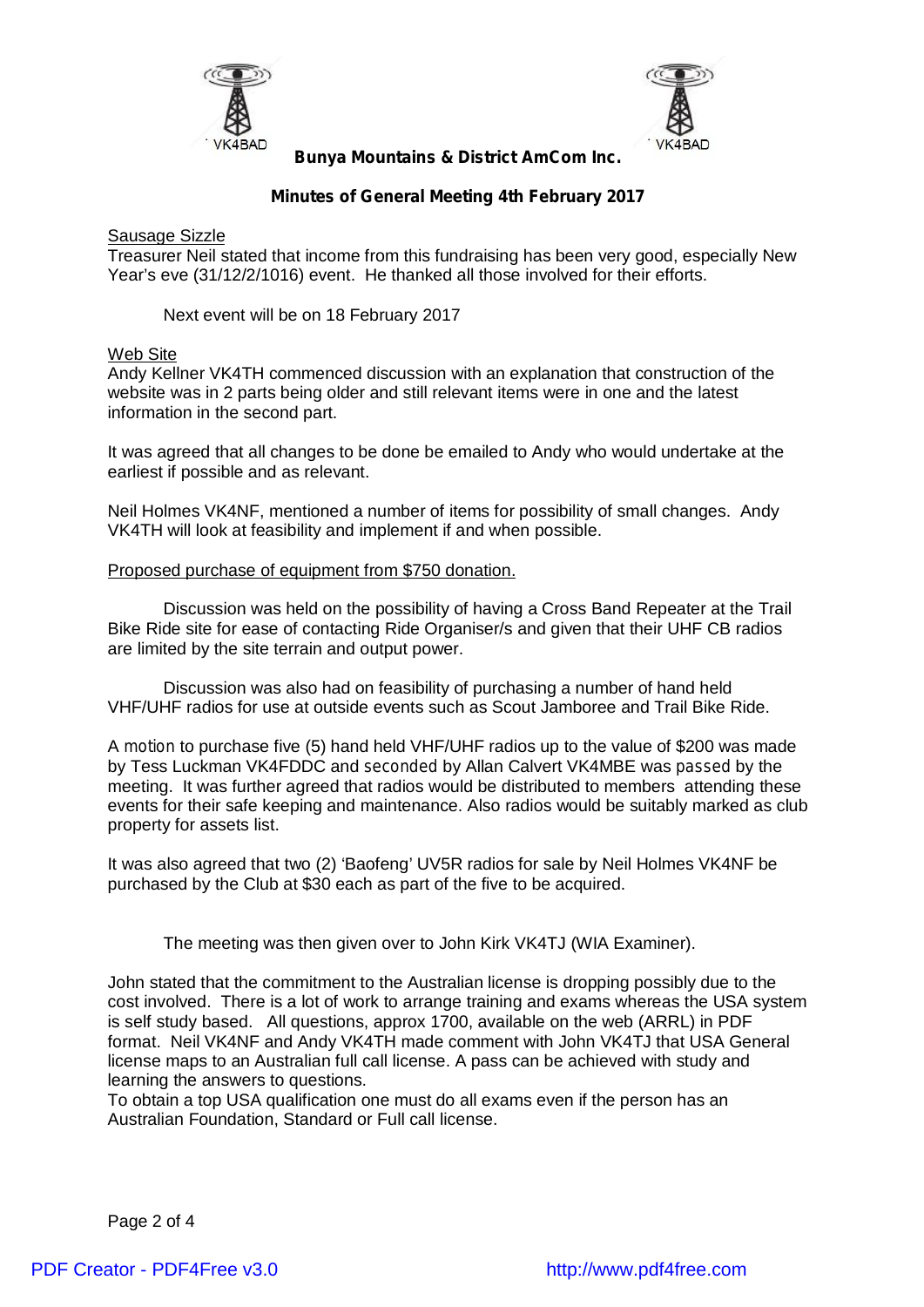



# **Minutes of General Meeting 4th February 2017**

It was requested that anybody looking to upgrade to a US license contact John Kirk VK4TJ so he is aware of numbers and can program an exam date with two other examiners needed to be present.

### Proposed Club Logo

This was brought up previously by Morris Vickery VK4FMLV who was not present at this meeting. Andy Kellner VK4TH stated that the top left of the website has a graphical type logo.

As Morris was not present and, if he wanted to proceed with item the Meeting agreed that he could bring up at a future meeting.

### Correspondence Inwards:-

Kingaroy Repeater and other usual bank statements and members emails.

Bell school has sent a cheque for \$150 for club members assistance with communications at their bike ride in 2016.

Moved – Peter Griffiths VK4POP that Inwards correspondence be accepted. Seconded – Margaret Schwerin VK4AOE - Passed

#### Outwards Correspondence:-

Letter to WIA re Public Liability Insurance.

Moved – Peter Griffiths VK4POP that Outwards correspondence be approved. Seconded – Margaret Schwerin VK4AOE - Passed

#### Presidents Report

President Reg had nothing to mention but thanked all those present for attending. All other matters will be dealt with during the meeting.

# Treasurer's report.

Secretary Neil Holmes VK4NF read report and Financial Statement provided by Neil as included with these Minutes.

*Moved* Neil Holmes – VK4NF, that report be accepted and accounts for payment be paid.<br>Seconded by Margaret Schwerin – VK4AOE Passed *Seconded* by Margaret Schwerin – VK4AOE

*Moved* by Secretary Neil Holmes VK4NF, that the balance of \$1179.15, owing on VHF Duplexer be paid. *Seconded* by Margaret Schwerin – VK4AOE - Passed

Page 3 of 4